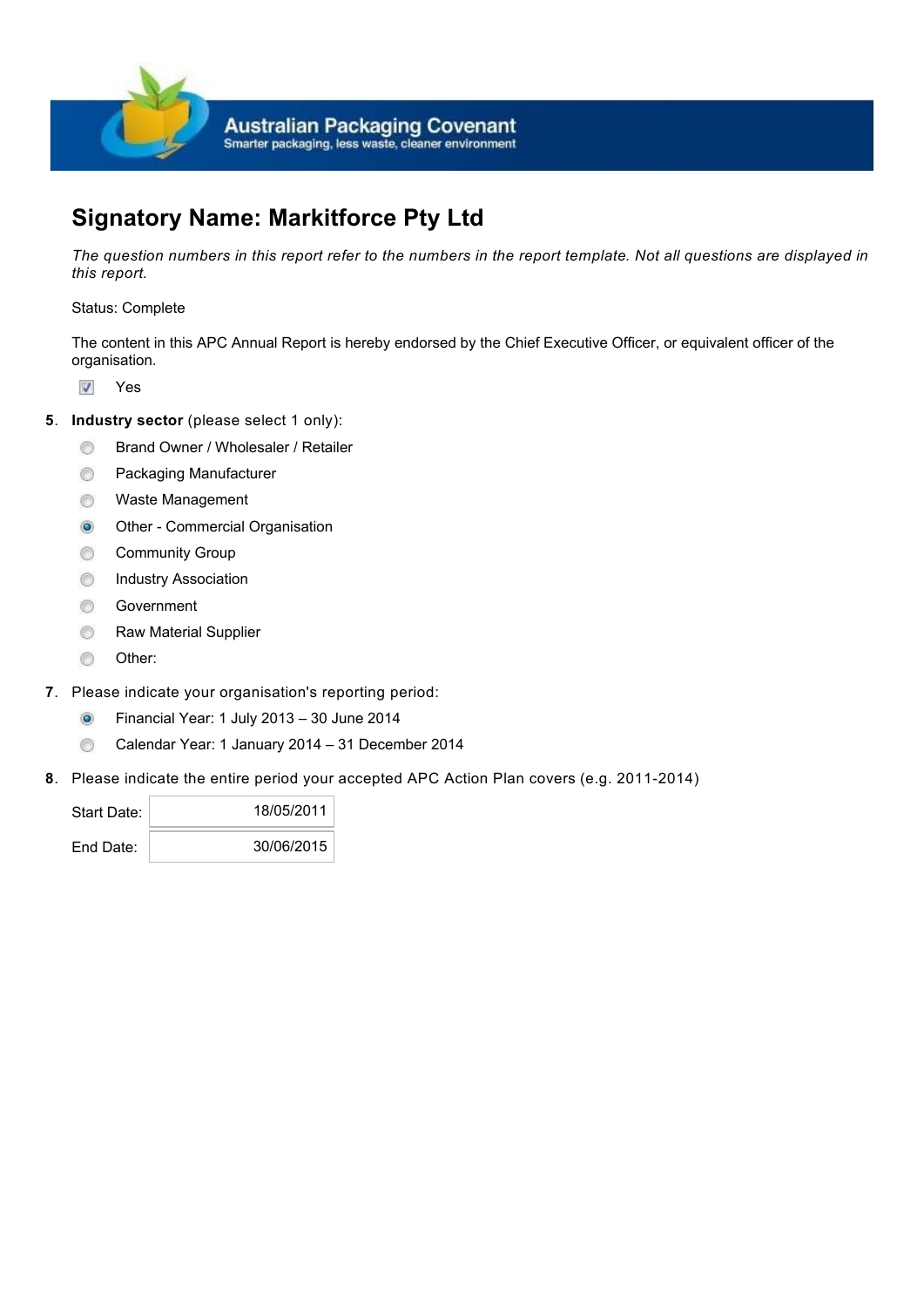#### **Goal 1: Design**

## **KPI 1: % of signatories with documented policies and procedures for evaluating and procuring packaging using the SPGs or equivalent.**

- Does your company have documented policies and procedures for evaluating and procuring packaging using the **9**. SPGs or equivalent?
	- ۵

Yes No

Provide details of policies and procedures

Markitforce have documented in a standard operating procedure (SOP SA-05 KEY SUPPLIER CONTROL) " Where possible, packaging materials are sourced from suppliers that use recycled materials, produce items that are recyclable or are degradable".

**10**. Of the types of packaging existing at the beginning of the reporting period, what percentage had been reviewed using the Sustainable Packaging Guidelines (SPG) by the end of the reporting period?

 $100 \mid %$ 

**11**. Have any new types of packaging been introduced during the reporting period?

 $\frac{0}{0}$ 

| í<br>×<br>ł |
|-------------|
|             |

6

Yes No

**12**. If yes, of the new types of packaging introduced during the reporting period, what percentage have been reviewed using the Sustainable Packaging Guidelines (SPG) by the end of the reporting

13. Please indicate your progress this year towards achieving your annual targets and milestones for KPI 1

|    | Target: According to your Action Plan, what did you set<br>out to do?                                       | Actual: What did you achieve?                                                                                                                                                                                                      |
|----|-------------------------------------------------------------------------------------------------------------|------------------------------------------------------------------------------------------------------------------------------------------------------------------------------------------------------------------------------------|
|    | Review all packaging formats using SPG guidelines.<br>100% of existing packaging reviewed by 2013           | As of December 2013 all packing had been reviewed<br>for compliace to SPG guidleines. During 2014 no new<br>packaging formats have been introduced into th the<br>business by Markitforce.                                         |
| 2. | Increase recycled packaging within the business.<br>Increase recycled packaging from 75% to 85% by<br>2013. | This target had been obtained in 2013. The vast<br>majority of packaging materials purchased by<br>Markitforce continue to be paper or carboard based<br>and are sourced from manufacturers that use 100%<br>recycled board/paper. |

#### 14. Describe any constraints or opportunities that affected performance under this KPI

Markitforce being a third party logistics company, works within the constraints set by our clients and the freight companies we use. Much of the product Markitforce pack for our clients are odd sized and of various shapes. For example, we may be required to pack surfboards, premium perfume display units, life size fibreglass animals down to booklets and flyers, Obviously, the packaging requirements for each needs to be vastly different to ensure the items are packed robustly for transit through the freight chain safely and are receipt by the client in pristine condition. In addition to the packaging being robust it must be the smallest and lightest possible so as to keep the cost of freight to a mininium.

Matrkitforce having a diverse range of products coming into the business also means a range of packaging materials which we always endeavour to reuse for the packaging of goods that are to be sent to clients. Examples of reusing packing include air filled pillows, bubble wrap and starch void fillers along with cardboard cartons, timber crates and pallets.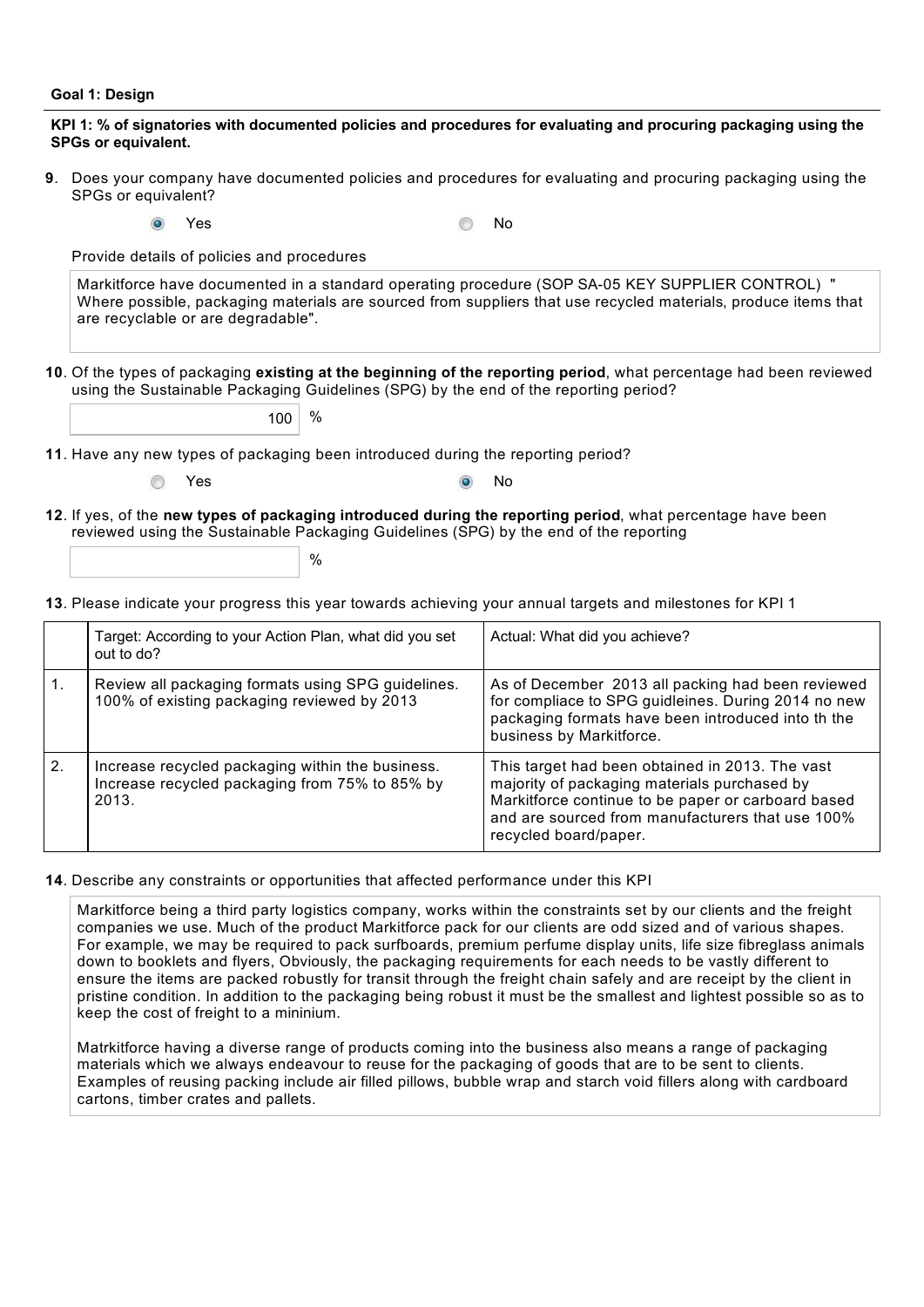# **Goal 2: Recycling**

### **KPI 3: % signatories applying on-site recovery systems for used packaging.**

**15**. Do you have on-site recovery systems for recycling used packaging?

- $\circ$ Yes at all facilities/ sites
- Yes at some, but not all facilities/ sites 0
- ⊜ No

16. Please indicate your progress this year towards achieving your annual targets and milestones for KPI 3

|    | Target: According to your Action Plan, what did you set<br>out to do?                                       | Actual: What did you achieve?                                                                                                                                                                                                                                                                                                                                                                                                                                                                                                                                                                                                                                   |
|----|-------------------------------------------------------------------------------------------------------------|-----------------------------------------------------------------------------------------------------------------------------------------------------------------------------------------------------------------------------------------------------------------------------------------------------------------------------------------------------------------------------------------------------------------------------------------------------------------------------------------------------------------------------------------------------------------------------------------------------------------------------------------------------------------|
| 1. | Develop waste baseline and on-going measurement<br>program.<br>Measurement baseline for all sites by 2013   | Baseline measurement was achieved in 2012. During<br>the current reporting perioid (2014) the weight of<br>cardboard and plastic sent out for recycling has<br>increased significantly. The total weight across all<br>sites<br>Cardboard/paper - 80 tonnes, increase by 250% on<br>the baseline figures<br>- 5 tonnes, increase by 400% on baseline<br>Plastic<br>figures from 2012.<br>A reduction in timber sent for recycling has occurred<br>over the last twelve months as Markitforce aims to<br>reuse timber pallets, skids and crates rather than<br>send them for recycling. Timber for recycling reduced<br>from 4 tonne in 2013 to 2 tonne in 2014. |
| 2. | Reduce packaging and other landfill waste across all<br>sites. Absolute reduction in landfill wate by 2015. | Markiforce has had a significant increase in the<br>amount of waste sent to recycling and as such the<br>amount sent to landfill has reduced accordingly.<br>To facilitate the collection of waste items throughout<br>the warehouses and offices collection points for<br>cardboard/paper and plastic for recyling are located<br>in close proximity to where the materials are<br>generated.                                                                                                                                                                                                                                                                  |
| 3. | Enhance recycling programs across all company<br>sites. Absolute reduction in land fill by 2015.            | Markitforce has shown commitment to recycle and<br>reuse where ever possible as shown by the large<br>increase in recycling of materials. The diversity of the<br>packaging and other materials which come onto the<br>site result in changing practices and new ways of<br>dealilng with items that can be reused of recycled.                                                                                                                                                                                                                                                                                                                                 |

#### 17. Describe any constraints or opportunities that affected performance under this KPI

Markitforce cannot always recycle or reuse packaging items as some clients require that goods deemed to be commerically sensitive must be destroyed and not made available for recyling or reuse.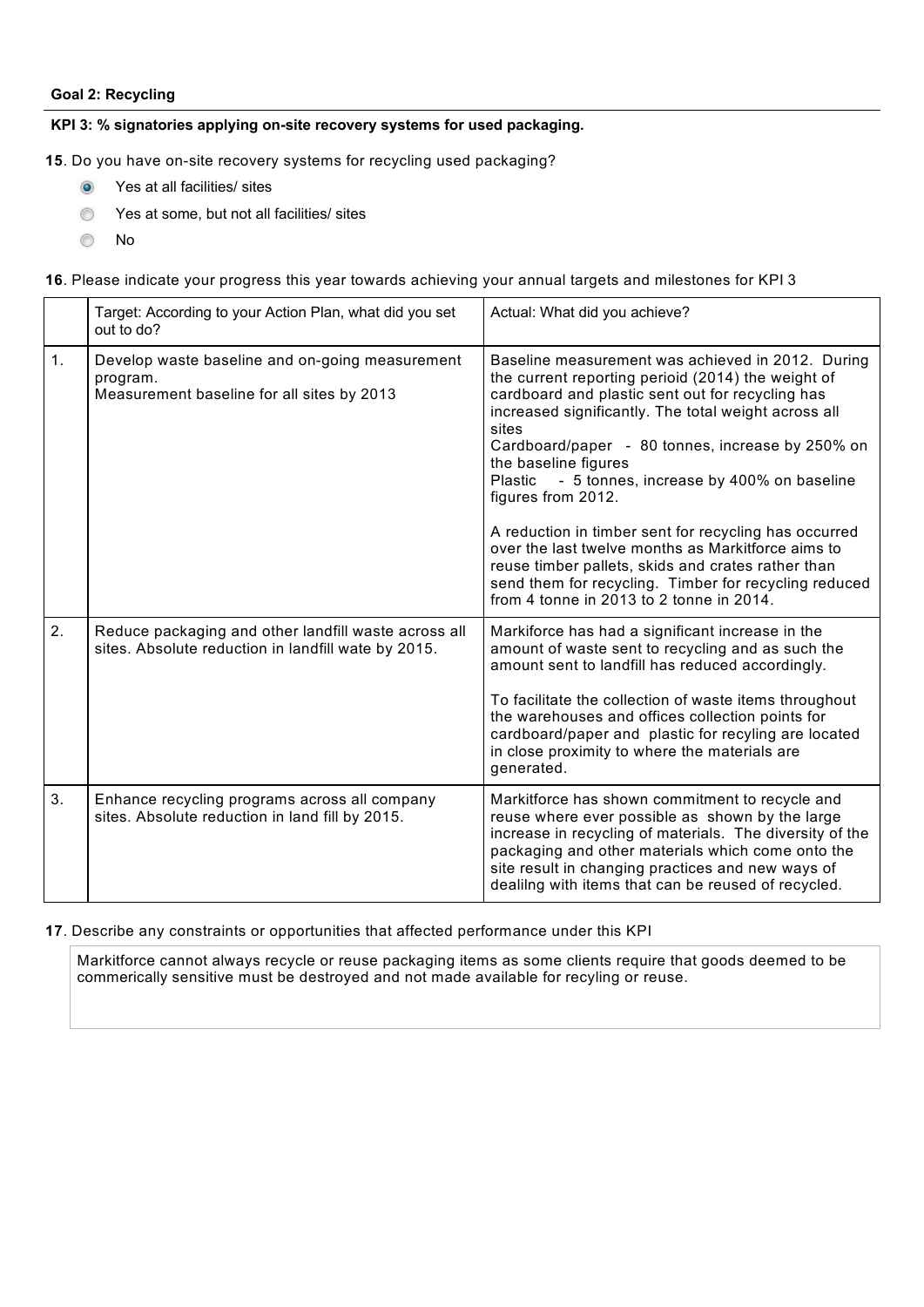# **KPI 4: Signatories implement formal policy of buying products made from recycled packaging.**

**18**. Does your company have a formal policy of buying products made from recycled packaging?

 $\circ$ 

Yes No

Provide details of policies and procedures (including names of policies/ procedures)

Markitforce's Purchase Requistion form has two colums one, "Recycled" and two"can be Recycled". The preferred supplier's use recycled cardboard and paper products. A Standard Operating Procedure SOP SA-05 Key Supplier Control also stipulates that recylcled goods are to be source where ever possible.

### 19. Is this policy actively used?

 $\circ$ 

**Yes** No

### Please indicate your progress this year towards achieving your annual targets and milestones for KPI 4 **20**.

|                | Target: According to your Action Plan, what did you set<br>out to do?                                                             | Actual: What did you achieve?                                                                                                                                                                                                                                                                                                                                                                                      |
|----------------|-----------------------------------------------------------------------------------------------------------------------------------|--------------------------------------------------------------------------------------------------------------------------------------------------------------------------------------------------------------------------------------------------------------------------------------------------------------------------------------------------------------------------------------------------------------------|
| 1 <sub>1</sub> | Ensure business consumables are made with<br>recycled content where possible (eg. office paper).<br>Demonstrate examples of this. | Recycled office supplies such as paper and<br>envelopes continue to be purchased where they are<br>cost neutral or better.<br>Markitforce also arranges to have many to the printer<br>ink cartridges used throughout the business to be<br>refilled for reuse rather than sending them to landfill.                                                                                                               |
| 2 <sub>1</sub> | Update green procurement polilcy to include<br>preference for recycled materials.                                                 | Policy had been communicated to 100% of staff and<br>suppliers by 2013.<br>Markitforce also communicate our involvement with<br>the APC to clients and suppliers during the tendor<br>process and business reviews. As part of that<br>communication we encourage our suppliers and<br>clients not only to use recycled materials for their<br>products but where ever possible reduce the amount<br>of packaging. |

## 21. Describe any constraints or opportunities that affected performance under this KPI

Markitforce can not always use recyled materials if the client requests that only new materials are sourced for the packaging of select products or suitable recyled materials are not available.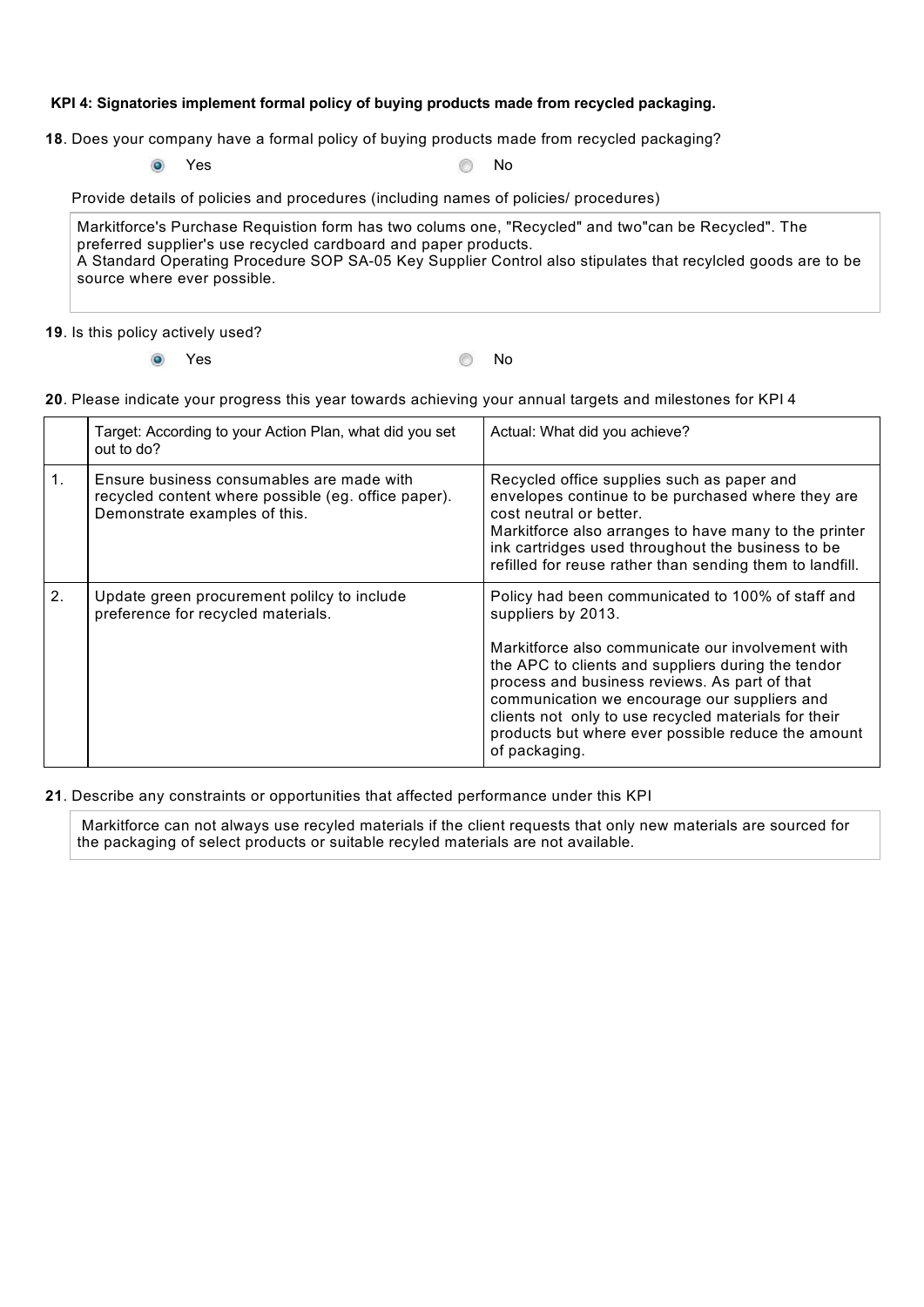#### **Goal 3: Product Stewardship**

#### **KPI 6: % signatories with formal processes to work collaboratively on packaging design and / or recycling.**

- 22. Does your company have formal processes in place for collaborating with other companies or organisations on improved packaging designs and/or recycling which aims to reduce or eliminate waste?
	- $\odot$

**Yes** No

Provide details of policies and procedures (including names of policies/ procedures)

Markitforce include in many tendors with clients an option to work together to identify over production of stock via inventory management and reporting systems.

|    | Target: According to your Action Plan, what did you set<br>out to do?            | Actual: What did you achieve?                                                                                                                                                                                                                                                                                                                                                                                                                                                                                                                                                                   |
|----|----------------------------------------------------------------------------------|-------------------------------------------------------------------------------------------------------------------------------------------------------------------------------------------------------------------------------------------------------------------------------------------------------------------------------------------------------------------------------------------------------------------------------------------------------------------------------------------------------------------------------------------------------------------------------------------------|
| 1. | Help clients acheive their APC goals.                                            | Markitforce work with all our clients to reduce and<br>reuse where ever possible. To encourage our clients<br>to this end Markitforce does not charge clients the<br>cost of a packaging materials being reused, nor the<br>collection cost of the waste destine for recycling.                                                                                                                                                                                                                                                                                                                 |
| 2. | Identify opportunities to reduce the impact of clients<br>promotional materials. | Every quarter, or as otherwise agreed, Markitforce's<br>Client service team prepares business brief for clients<br>in which the amount of non-moving stock is<br>presented. This stock typicallly includes promotional<br>material which was not required by the client for a<br>launch, ie excessive materials. Obviously this over<br>production of materials is expensive to produce, store<br>and dispose of, as well as an unnecessary use of<br>resource. By highlighting this stock to the client they<br>are better able to plan the requirements for future<br>promotional activities. |

Please indicate your progress this year towards achieving your annual targets and milestones for KPI 6 **23**.

**24**. Describe any constraints or opportunities that affected performance under this KPI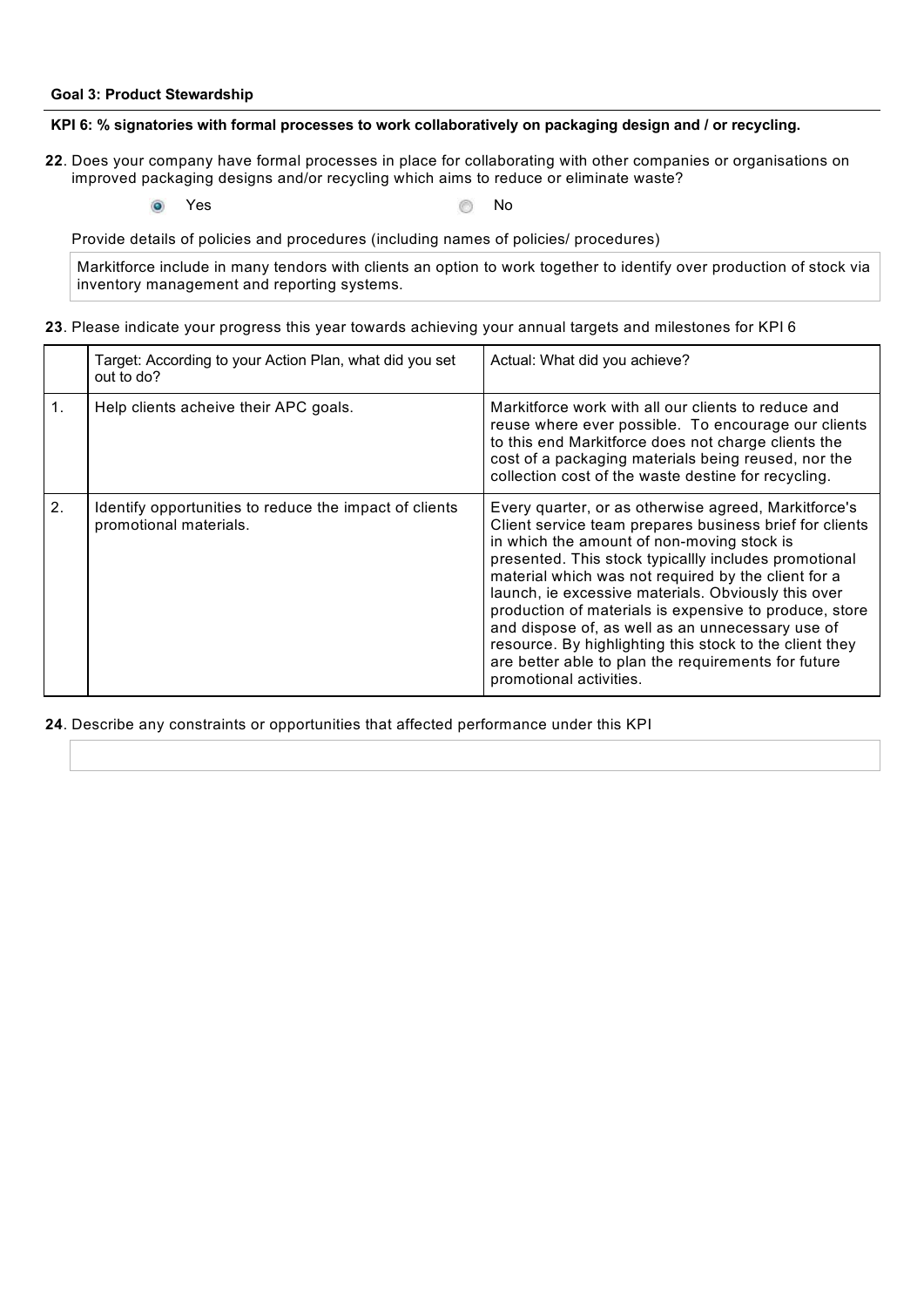# **KPI 7: % signatories showing other Product Stewardship outcomes.**

|    | Target: According to your Action Plan, what did you set<br>out to do?                                                                    | Actual: What did you achieve?                                                                                                                                                                                                                                                                                                                                                                                                                                                                                                                                                                                                                                                                                                                                                                                                                                                                                                                                                                                                                                                                                                                                                                                                                                                                                                  |
|----|------------------------------------------------------------------------------------------------------------------------------------------|--------------------------------------------------------------------------------------------------------------------------------------------------------------------------------------------------------------------------------------------------------------------------------------------------------------------------------------------------------------------------------------------------------------------------------------------------------------------------------------------------------------------------------------------------------------------------------------------------------------------------------------------------------------------------------------------------------------------------------------------------------------------------------------------------------------------------------------------------------------------------------------------------------------------------------------------------------------------------------------------------------------------------------------------------------------------------------------------------------------------------------------------------------------------------------------------------------------------------------------------------------------------------------------------------------------------------------|
| 1. | Partner with a client on a sustainablity project. Target<br>ot publish a case study onthe implementation by<br>2015.                     | Early 2014 Markitforce together with Campell Arnott's<br>and with the assistance of Active Display Graphics<br>partnered in a project to reduce the amount of<br>cardboard used to manufacture display bins for<br>Arnotts. The bins were also intended to be multi-<br>purpose and multi-use items in which it was<br>envisioned the bins would be used for display<br>purposes for at least 6 months and be used for a<br>variety of promotional activities, rather than the<br>previous sinige use bins which were only used for<br>several weeks.<br>Several design options were supplied by Acitve and<br>the final design was a compromise in cardboard<br>reduction, strength and robustness. The saving in<br>cardboard alone are provided below.<br>For 50,000 BINS<br>Based on 1 set consisting of;<br>1 x Dumpbin<br>1 x Easel<br>1 x Collar<br>(plus internal/unprinted inserts to suit)<br>The amount of board required to produce the original<br>design would be approx. 277,000 sq metres.<br>The amount of board required to produce the new<br>design would be approx. 240,000 sq metres.<br>Therefore there is an approximate board saving of<br>13% on the new design.<br>To date a small number of bins have been placed in<br>the market for assessment with respect to durability<br>and functionality. |
|    |                                                                                                                                          |                                                                                                                                                                                                                                                                                                                                                                                                                                                                                                                                                                                                                                                                                                                                                                                                                                                                                                                                                                                                                                                                                                                                                                                                                                                                                                                                |
| 2. | Communicate with suppliers and customers on<br>progree and achievements, Publish APC action plan<br>ans sustainability reports annually. | Markitforces's APC 2013 report is available for those<br>interested to view on the Markitforce website.                                                                                                                                                                                                                                                                                                                                                                                                                                                                                                                                                                                                                                                                                                                                                                                                                                                                                                                                                                                                                                                                                                                                                                                                                        |
| 3. | Join green supply chain groups.                                                                                                          | To date we have been unable to find a relevant<br>group that can offer value to Markitforce's needs.                                                                                                                                                                                                                                                                                                                                                                                                                                                                                                                                                                                                                                                                                                                                                                                                                                                                                                                                                                                                                                                                                                                                                                                                                           |

Please indicate your progress this year towards achieving your annual targets and milestones for KPI 7 **25**.

**26**. Since the beginning of the reporting period, has your company had any other outcomes related to product stewardship?

**Yes** No

If yes, please give examples of other product stewardship outcomes

27. Describe any constraints or opportunities that affected performance under this KPI

The opportunity to partner with Campbell Arnotts came about with CA agreeing that Markitforce would supply and co-ordinate their print requirements for promotional materials. This is the first time Markitforce has been involved in such a partnership and it is an area in which we will continue to develop and be better able to assist in the reduction of resources used to produce, store and transport these type of items.